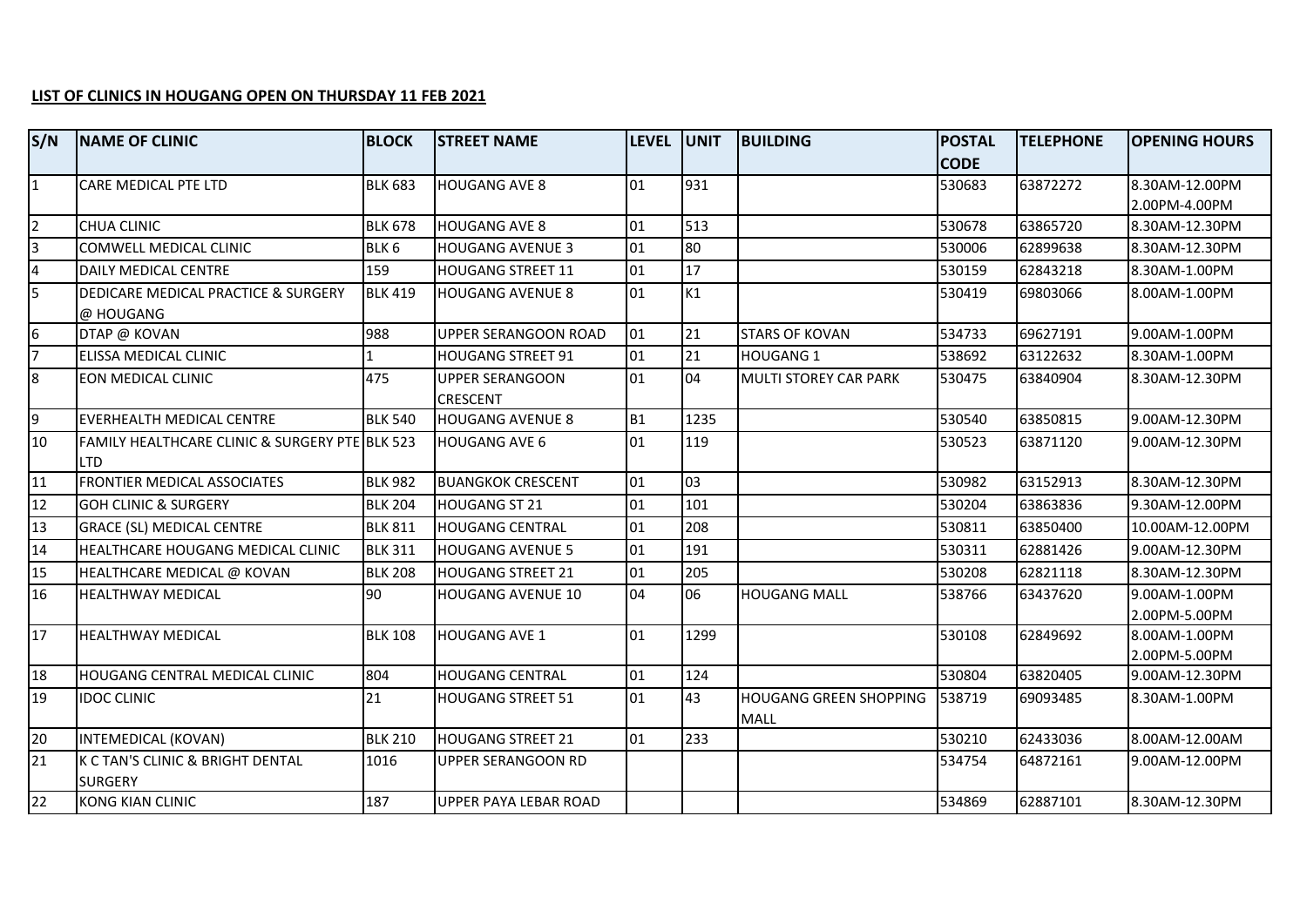| S/N             | <b>NAME OF CLINIC</b>                | <b>BLOCK</b>     | <b>STREET NAME</b>          | <b>LEVEL JUNIT</b> |       | <b>BUILDING</b>         | <b>POSTAL</b> | <b>TELEPHONE</b> | <b>OPENING HOURS</b> |
|-----------------|--------------------------------------|------------------|-----------------------------|--------------------|-------|-------------------------|---------------|------------------|----------------------|
|                 |                                      |                  |                             |                    |       |                         | <b>CODE</b>   |                  |                      |
| 23              | KOVAN CLINIC                         | <b>BLK 210</b>   | HOUGANG ST 21               | 01                 | 271   |                         | 530210        | 62862202         | 8.30AM-12.00PM       |
| 24              | LIFECARE FAMILY CLINIC & SURGERY     | <b>BLK 106</b>   | <b>HOUGANG AVE 1</b>        | 01                 | 1221  |                         | 530106        | 62822482         | 8.30AM-12.30PM       |
| 25              | LIM COUNTRY CLINIC                   | <b>BLK 208</b>   | <b>HOUGANG ST 21</b>        | 01                 | 207   |                         | 530208        | 62868047         | 8.30AM-12.30PM       |
| 26              | LO & LEE CLINIC & SURGERY            | <b>BLK 134</b>   | LORONG AH SOO               | 01                 | 462   |                         | 530134        | 62855688         | 8.30AM-12.30PM       |
| 27              | LONDON (MH) CLINIC & SURGERY         | <b>BLK 104</b>   | HOUGANG AVE 1               | 01                 | 1123  |                         | 530104        | 62807262         | 8.00AM-11.30AM       |
| 28              | MEDIPOINT MEDICAL CENTRE (PONGGOL    | <b>BLK 401</b>   | <b>HOUGANG AVE 10</b>       | 01                 | 1170  |                         | 530401        | 63865046         | 8.30AM-12.30PM       |
|                 | <b>BRANCH)</b>                       |                  |                             |                    |       |                         |               |                  |                      |
| 29              | MEDLIFE CLINIC & SURGERY             | <b>BLK 684</b>   | <b>HOUGANG AVENUE 8</b>     | 01                 | 985   |                         | 530684        | 63850836         | 8.30AM-2.00PM        |
| 30              | <b>MEDORA CLINIC &amp; SURGERY</b>   | 115              | UPPER PAYA LEBAR ROAD       |                    |       |                         | 534833        | 62880035         | 9.00AM-11.00AM       |
| 31              | MY FAMILY CLINIC (HOUGANG CENTRAL)   | <b>BLK 804</b>   | <b>HOUGANG CENTRAL</b>      | 01                 | 118   |                         | 530804        | 63852117         | 8.00AM-1.00PM        |
| 32              | ONECARE CLINIC HOUGANG               | <b>BLK 104</b>   | <b>HOUGANG AVENUE 1</b>     | 01                 | 1125  |                         | 530104        | 65250325         | 8.00AM-2.00PM        |
| 33              | <b>ONECARE CLINIC HOUGANG AVE 8</b>  | <b>BLK 681</b>   | <b>HOUGANG AVENUE 8</b>     | 01                 | 835   |                         | 530681        | 69700811         | 8.00AM-3.00PM        |
| 34              | P.K. ANG FAMILY CLINIC & SURGERY     | <b>BLK 106</b>   | <b>HOUGANG AVENUE 1</b>     | 01                 | 1225  |                         | 530106        | 62843022         | 8.30AM-12.30PM       |
| 35              | PANHEALTH FAMILY CLINIC (HOUGANG)    | <b>BLK 932B</b>  | <b>HOUGANG AVENUE 9</b>     | 01                 | 02    | <b>HOUGANG CRIMSON</b>  | 532932        | 66101496         | 8.30AM-12.45PM       |
| 36              | PARKWAY SHENTON MEDICAL GROUP        | 205              | <b>HOUGANG STREET 21</b>    | 03                 | 20    | HEARTLAND MALL - KOVAN  | 530205        | 68449630         | 9.00AM-1.00PM        |
| 37              | PINNACLE FAMILY CLINIC (BUANGKOK     | <b>BLK 991</b>   | <b>BUANGKOK LINK</b>        | 02                 | 05    | <b>BUANGKOK SQUARE</b>  | 530991        | 69099203         | 8.00AM-3.00PM        |
|                 | SQUARE)                              |                  |                             |                    |       |                         |               |                  |                      |
| 38              | POW FAMILY CLINIC & SURGERY          | <b>BLK 620</b>   | <b>HOUGANG AVE 8</b>        | 01                 | 264   |                         | 530620        | 62878105         | 9.00AM-12.00PM       |
| 39              | PRIMECARE MEDICAL CLINIC             | <b>BLK 681</b>   | <b>HOUGANG AVE 8</b>        | 01                 | 823   |                         | 530681        | 63863007         | 8.30AM-12.30PM       |
| 40              | <b>PROCROSS MEDICAL CENTRE</b>       | <b>BLK 449</b>   | <b>HOUGANG AVENUE 10</b>    | <b>B1</b>          | 509   |                         | 530449        | 67022848         | 12.30PM-3.30PM       |
| 41              | PROHEALTH MEDICAL GROUP @HOUGANG     | 476D             | <b>UPPER SERANGOON VIEW</b> | 02                 | 04    | <b>HOUGANG CAPEVIEW</b> | 537476        | 63847662         | 8.00AM-3.30PM        |
| 42              | RAFFLESMEDICAL                       | <b>BLK 809</b>   | <b>HOUGANG CENTRAL</b>      | 01                 | 180   |                         | 530809        | 63867896         | 8.30AM-1.00PM        |
| 43              | RAFFLESMEDICAL                       |                  | DEFU AVENUE 1               |                    |       |                         | 539540        | 63111111         | 7.00AM-10.30PM       |
| 44              | SHERATON MEDICAL CLINIC              | <b>BLK 681</b>   | <b>HOUGANG AVE 8</b>        | 01                 | 843   |                         | 530681        | 63864088         | 9.00AM-12.00PM       |
| 45              | STAT MEDICAL CLINIC @ HOUGANG        | <b>BLK 311</b>   | <b>HOUGANG AVENUE 5</b>     | 01                 | 183   |                         | 530311        | 62827254         | 8.00AM-12.00PM       |
| 46              | <b>STERLING CLINIC &amp; SURGERY</b> | BLK <sub>3</sub> | LOR LEW LIAN                | 01                 | 64    |                         | 531003        | 62849971         | 9.00AM-12.30PM       |
| $\overline{47}$ | TEIN CLINIC & SURGERY                | <b>BLK 124</b>   | HOUGANG AVE 1               | 01                 | 1434  |                         | 530124        | 62828504         | 9.00AM-12.00PM       |
| 48              | THE CLINIC @ TAI SENG                | 18               | TAI SENG STREET             | 01                 | 07/08 | MAPLETREE 18            | 539775        | 63840160         | 8.30AM-2.00PM        |
| 49              | <b>TRUCARE MEDICAL AND SURGERY</b>   | 1187             | UPPER SERANGOON ROAD        | 01                 | 53    | THE MIDTOWN             | 533971        | 63853525         | 8.00AM-1.00PM        |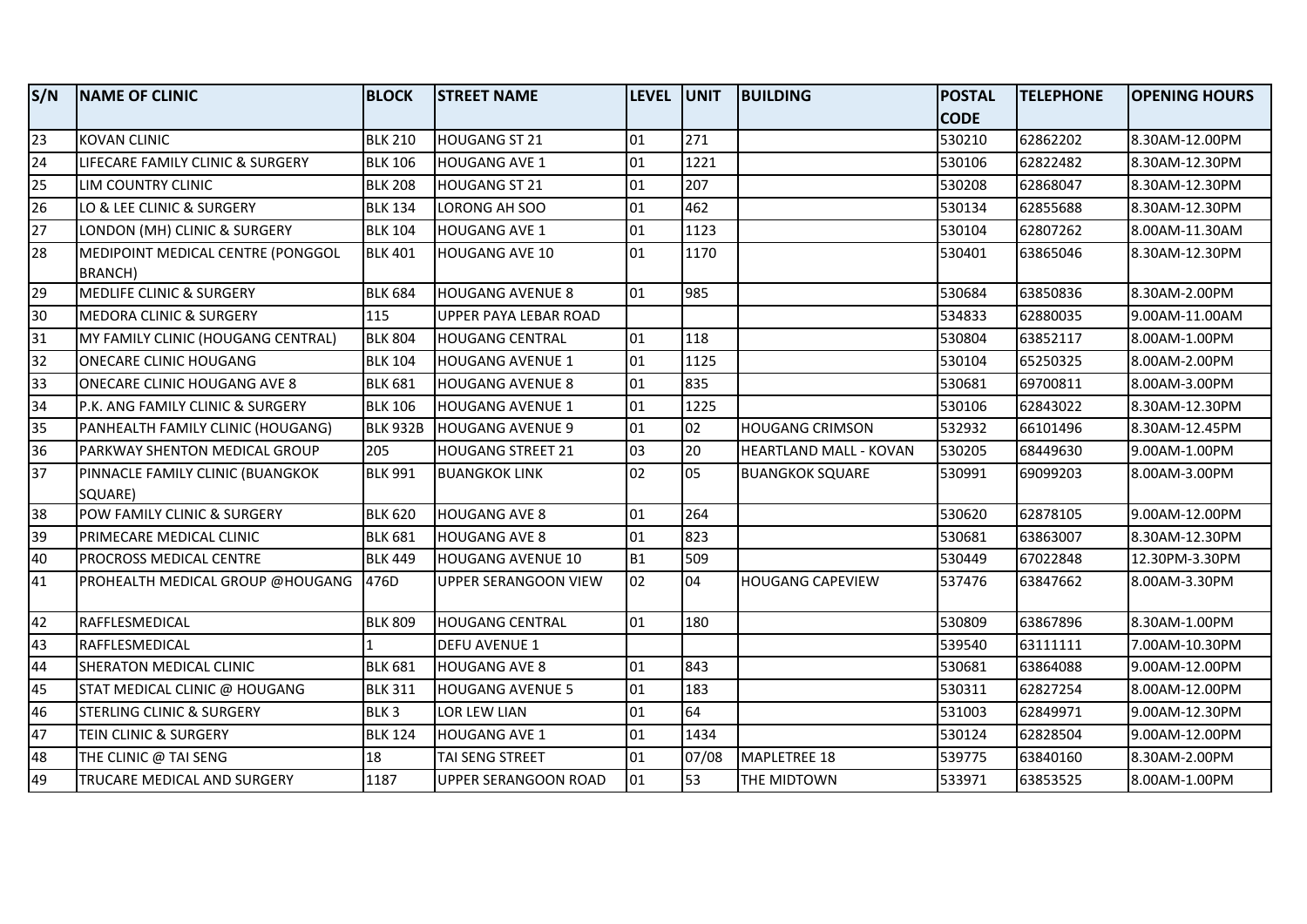## **LIST OF CLINICS IN HOUGANG OPEN ON FRIDAY 12 FEB 2021**

| S/N | <b>INAME OF CLINIC</b>    | <b>BLOCK</b>   | <b>ISTREET NAME</b>   | <b>LEVEL UNIT</b> |      | <b>IBUILDING</b> | <b>IPOSTAL</b> | <b>ITELEPHONE</b> | <b>IOPENING HOURS</b> |
|-----|---------------------------|----------------|-----------------------|-------------------|------|------------------|----------------|-------------------|-----------------------|
|     |                           |                |                       |                   |      |                  | <b>ICODE</b>   |                   |                       |
|     | <b>IHEALTHWAY MEDICAL</b> | <b>BLK 108</b> | IHOUGANG AVE 1        | 10 <sup>1</sup>   | 1299 |                  | 530108         | 62849692          | 12.00PM-5.00PM        |
|     |                           |                |                       |                   |      |                  |                |                   | <b>6.00PM-9.00PM</b>  |
|     | INTEMEDICAL (KOVAN)       | <b>BLK 210</b> | HOUGANG STREET 21     | 01                | 233  |                  | 530210         | 62433036          | 8.00AM-12.00AM        |
| 3   | <b>IRAFFLESMEDICAL</b>    |                | <b>IDEFU AVENUE 1</b> |                   |      |                  | 539540         | 63111111          | 7.00AM-1.00PM         |

## **LIST OF CLINICS IN HOUGANG OPEN ON SATURDAY 13 FEB 2021**

| S/N            | <b>INAME OF CLINIC</b>                         | <b>BLOCK</b>   | <b>ISTREET NAME</b>          | <b>LEVEL</b> | <b>IUNIT</b> | <b>IBUILDING</b>        | <b>POSTAL</b> | <b>TELEPHONE</b> | <b>OPENING HOURS</b> |
|----------------|------------------------------------------------|----------------|------------------------------|--------------|--------------|-------------------------|---------------|------------------|----------------------|
|                |                                                |                |                              |              |              |                         | <b>ICODE</b>  |                  |                      |
| $\mathbf{1}$   | <b>IHEALTHWAY MEDICAL</b>                      | <b>BLK 108</b> | <b>HOUGANG AVE 1</b>         | 101          | 1299         |                         | 530108        | 62849692         | <b>8.00AM-1.00PM</b> |
|                |                                                |                |                              |              |              |                         |               |                  | L2.00PM-5.00PM       |
|                |                                                |                |                              |              |              |                         |               |                  | 16.00PM-9.00PM       |
| $\overline{2}$ | <b>INTEMEDICAL (KOVAN)</b>                     | <b>BLK 210</b> | HOUGANG STREET 21            | 101          | 233          |                         | 530210        | 62433036         | 8.00AM-12.00AM       |
| 3              | IK C TAN'S CLINIC & BRIGHT DENTAL              | 1016           | <b>LUPPER SERANGOON RD</b>   |              |              |                         | 534754        | 64872161         | 19.00AM-12.00PM      |
|                | <b>ISURGERY</b>                                |                |                              |              |              |                         |               |                  |                      |
| 14             | <b>IONECARE CLINIC HOUGANG AVE 8</b>           | <b>BLK 681</b> | <b>HOUGANG AVENUE 8</b>      | 01           | 835          |                         | 530681        | 69700811         | 16.00PM-9.00PM       |
| 5              | <b>IPROHEALTH MEDICAL GROUP @HOUGANG 1476D</b> |                | <b>IUPPER SERANGOON VIEW</b> | 102          | 104          | <b>HOUGANG CAPEVIEW</b> | 537476        | 63847662         | 13.30PM-11.00PM      |
|                |                                                |                |                              |              |              |                         |               |                  |                      |
| 6              | <b>IRAFFLESMEDICAL</b>                         |                | <b>IDEFU AVENUE 1</b>        |              |              |                         | 539540        | 63111111         | 7.00AM-1.00PM        |

## **LIST OF CLINICS IN HOUGANG OPEN ON SUNDAY 14 FEB 2021**

| S/N | <b>INAME OF CLINIC</b>    | <b>BLOCK</b>   | <b>ISTREET NAME</b>      | <b>ILEVEL IUNIT</b> |      | <b>IBUILDING</b>      | <b>IPOSTAL</b> | <b>ITELEPHONE</b> | <b>IOPENING HOURS</b> |
|-----|---------------------------|----------------|--------------------------|---------------------|------|-----------------------|----------------|-------------------|-----------------------|
|     |                           |                |                          |                     |      |                       | <b>CODE</b>    |                   |                       |
|     | ICARE MEDICAL PTE LTD     | <b>BLK 683</b> | <b>IHOUGANG AVE 8</b>    | 101                 | 1931 |                       | 530683         | 63872272          | 9.00AM-12.00PM        |
|     | <b>IHEALTHWAY MEDICAL</b> | <b>90</b>      | <b>HOUGANG AVENUE 10</b> | 104                 | 106  | <b>I</b> HOUGANG MALL | 538766         | 63437620          | 9.00AM-1.00PM         |